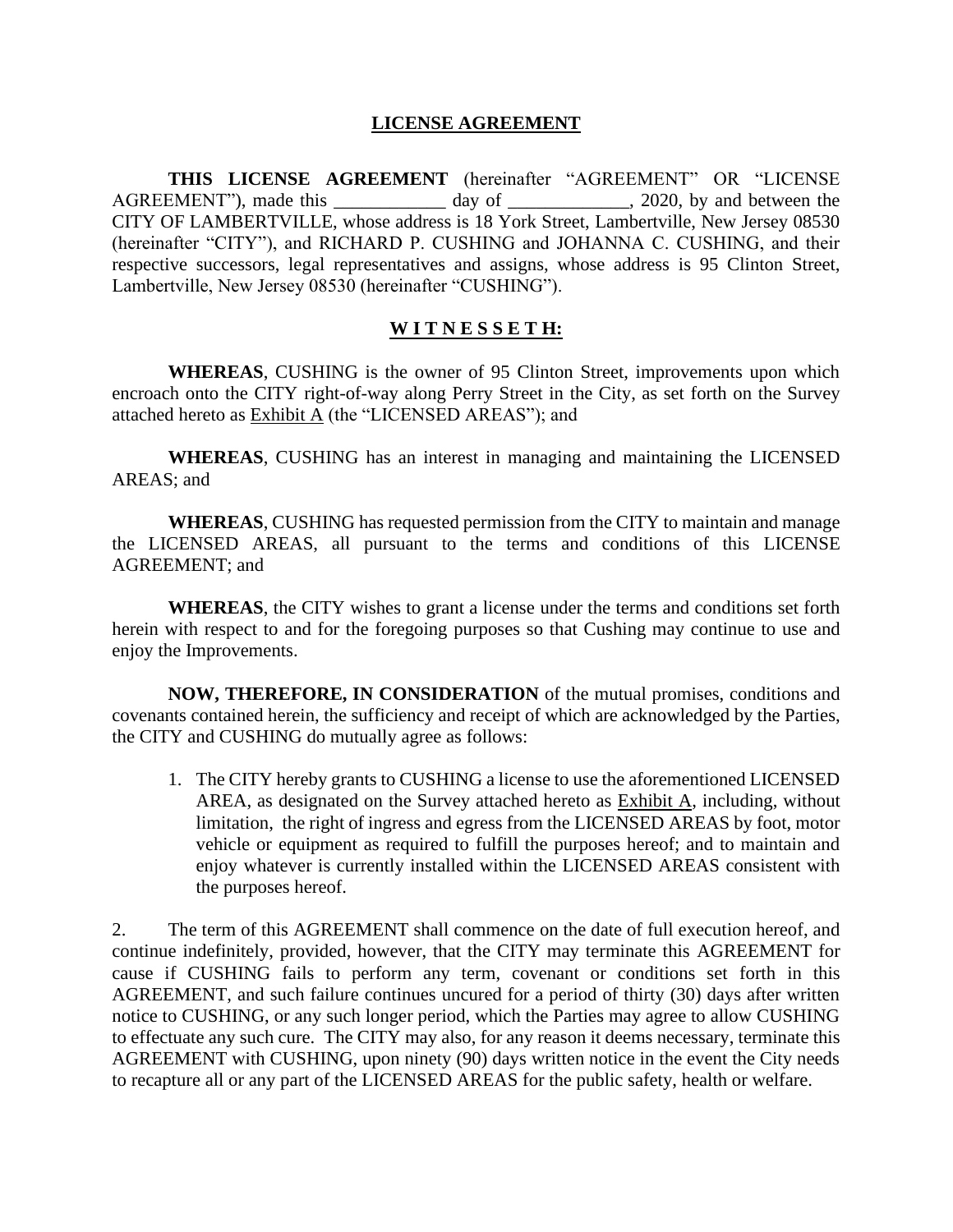3. In case of any emergency which threatens life or property, the CITY may enter the LICENSED AREAS immediately, and shall promptly provide written notice thereof to CUSHING following any such entry. Prior to the installation of any proposed modifications to the improvement within the LICENSED AREAS, CUSHING will seek all required permits or zoning approvals.

4. CUSHING shall maintain the LICENSED AREAS in its current configuration so as not to unreasonably interfere with the traffic along Perry Street within the CITY, but may continue to maintain grass or plants under 3 feet in height in or along the LICENSED AREAS, providing there is not interference with traffic on Perry Street.

5. CUSHING shall pay all costs for any future relocation or removal of any improvements or modifications to the LICENSED AREAS made in accordance with the purposes hereof.

6. CUSHING agrees that it may not install any further improvements or modifications beyond those which currently exist within the LICENSED AREAS. Cushing may repair, replace, upgrade or improve whatever improvements are currently located or installed in the LICENCED AREAS, and any grass or low shrubs along the LICENSED AREAS, but may not expand or enlarge those improvement by further encroachment on the City's right-of-way, without permission from the City.

7. CUSHING agrees to save, indemnify, defend and hold harmless the CITY, its successors and assigns, from and against any and all claims, demands, suits or actions, and liability, loss damages, or judgment, which may in any manner arise out of, or be occasioned by, or result from, the use of the LICENSED AREAS by CUSHING, their heirs, assigns, employees, contractors or subcontractors hereunder, including but not limited to, personal injury or property damage of any kind, as well as against any reasonable and actual fees, costs, charges or expenses, including reasonable attorney's fees and costs, which the CITY may incur in the defense of any such claim, suit, action or similar demand made or filed by anyone against the CITY, again to the extent that the same arises out of, or is occasioned by, or results from, the use of the LICENSED AREAS by CUSHING, their heirs, assigns, employees, contractors or subcontractors hereunder, except insofar as the same is caused by the acts, omissions or negligence of the CITY, or any party acting through and under the CITY.

> 8. All notices under this AGREEMENT shall be in writing, and sent by registered or certified mail, postage prepaid, personally delivered, or delivered by a recognized national overnight courier service, such as UPS or Federal Express, to the address for each party written above. Either party may change its address by giving notice as provided herein. Notice shall be considered given and received upon actual receipt, or, if notice is sent as above provided and delivery is refused or cannot be completed, three (3) business days following the same.

> 9. This AGREEMENT shall be governed by the laws of the State of New Jersey. The parties hereby acknowledge that this AGREEMENT has been executed and delivered in the State of New Jersey, and the parties submit to the jurisdiction of the State courts of the State of New Jersey.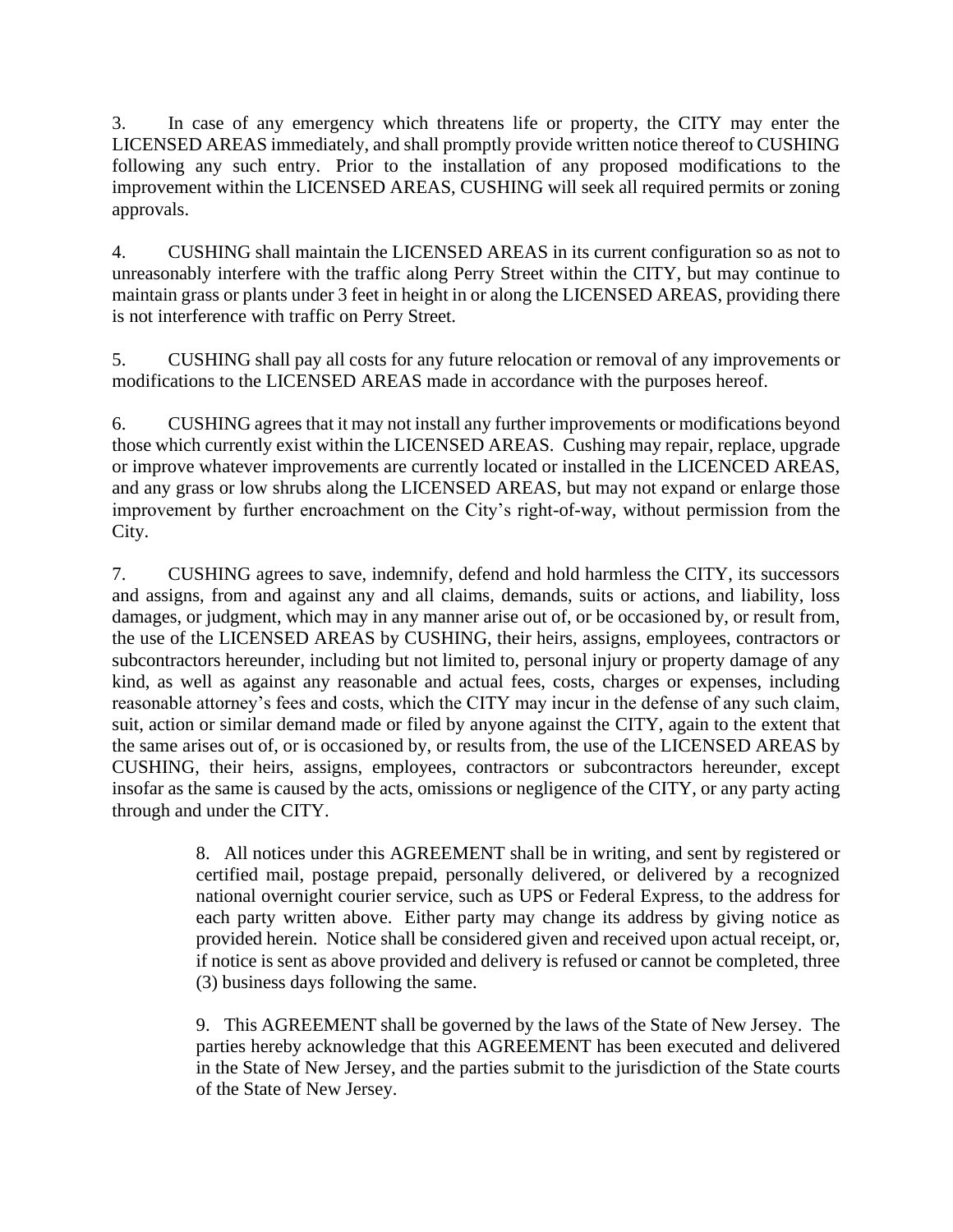10. This AGREEMENT shall constitute the entire agreement between the parties relating to the right of entry referenced herein, and with respect to and relating to the subject matter hereof, and shall supersede all other agreements, written or oral, with respect thereto. No changes, additions, or modifications to this AGREEMENT shall be effective unless signed in writing by all parties.

11. This AGREEMENT shall be binding upon and inure to the benefit of the parties hereto and their respective successors, legal representatives and assigns.

12. This AGREEMENT may be executed in any number of counterparts. Each such counterpart shall be deemed to be an original AGREEMENT, and all such counterparts as may be executed shall constitute one and the same AGREEMENT.

**IN WITNESS WHEREOF**, the parties have caused this LICENSE AGREEMENT to be executed the day and year set forth below.

# **[SIGNATURE PAGE TO FOLLOW]**

\_\_\_\_\_\_\_\_\_\_\_\_\_\_\_\_\_\_\_\_\_\_\_\_\_\_\_\_\_\_\_\_\_ \_\_\_\_\_\_\_\_\_\_\_\_\_\_\_\_\_\_\_\_\_\_\_\_\_\_\_\_\_\_\_\_

# **CITY OF LAMBERTVILLE**

**ATTEST:**

| Name:  |  |  |
|--------|--|--|
| Title: |  |  |

Dated:

**RICHARD P. CUSHING**

**RICHARD P. CUSHING**

 $JULIA$  FAHL, MAYOR

Dated:

**JOHANNA C. CUSHING**

**WITNESS:**

**WITNESS:**

\_\_\_\_\_\_\_\_\_\_\_\_\_\_\_\_\_\_\_\_\_\_\_\_\_\_\_\_\_\_\_\_\_ \_\_\_\_\_\_\_\_\_\_\_\_\_\_\_\_\_\_\_\_\_\_\_\_\_\_\_\_\_\_\_\_ **JOHANNA C. CUSHING**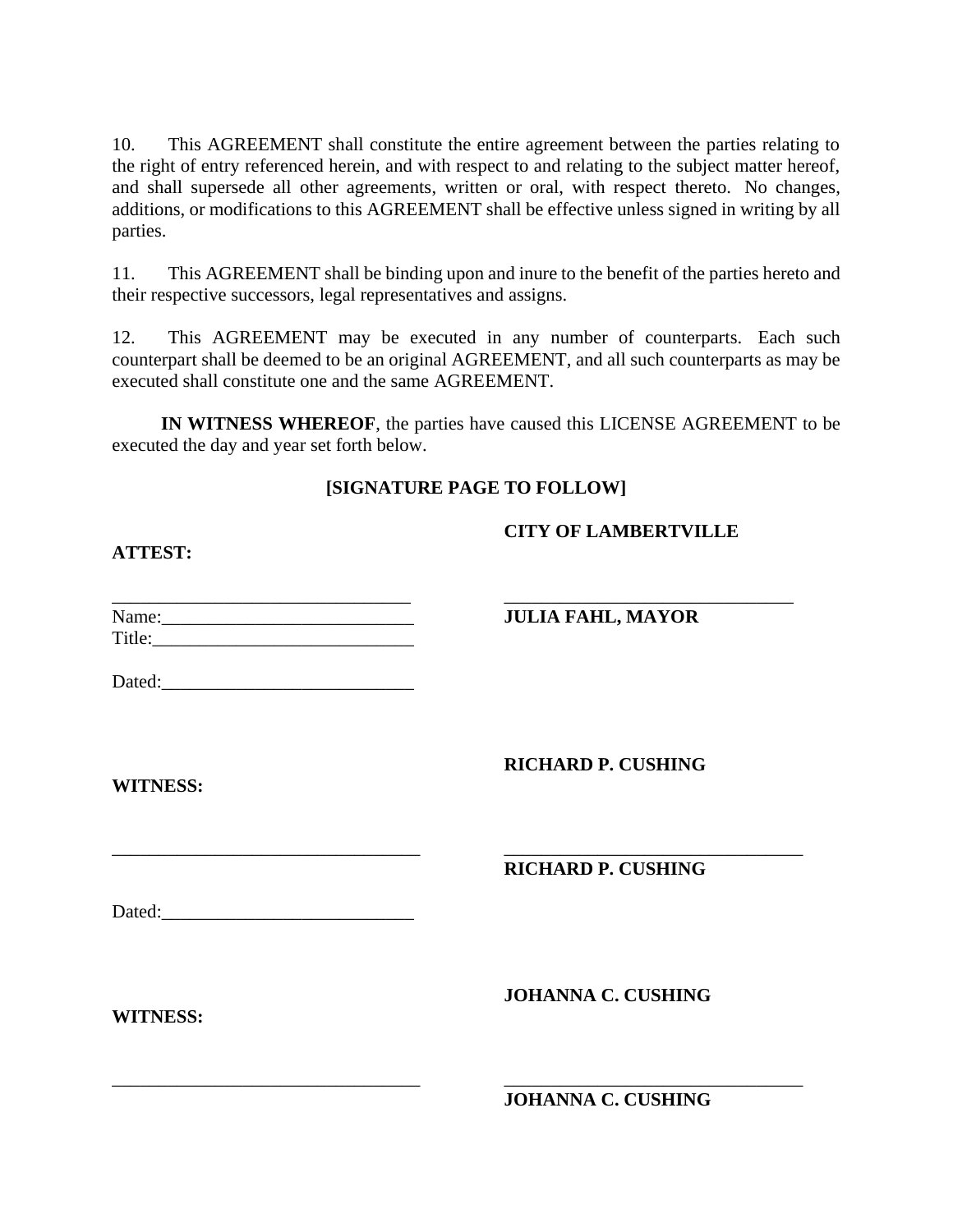Dated:

# STATE OF NEW JERSEY :

## COUNTY OF HUNTERDON: SS

I CERTIFY that on , 2020, Johanna C. Cushing personally came before me and stated to my satisfaction, that she was the maker of this document and executed this document as her own act.

> \_\_\_\_\_\_\_\_\_\_\_\_\_\_\_\_\_\_\_\_\_\_\_\_\_\_\_\_\_\_\_\_\_\_\_\_\_\_\_\_ Name: Notary Public of the State of New Jersey My Commission expires:

#### STATE OF NEW JERSEY :

#### COUNTY OF HUNTERDON: SS

I CERTIFY that on , 2020, Richard P. Cushing personally came before me and stated to my satisfaction, that he was the maker of this document and executed this document as his own act.

Name:

Notary Public of the State of New Jersey My Commission expires:

\_\_\_\_\_\_\_\_\_\_\_\_\_\_\_\_\_\_\_\_\_\_\_\_\_\_\_\_\_\_\_\_\_\_\_\_\_\_\_\_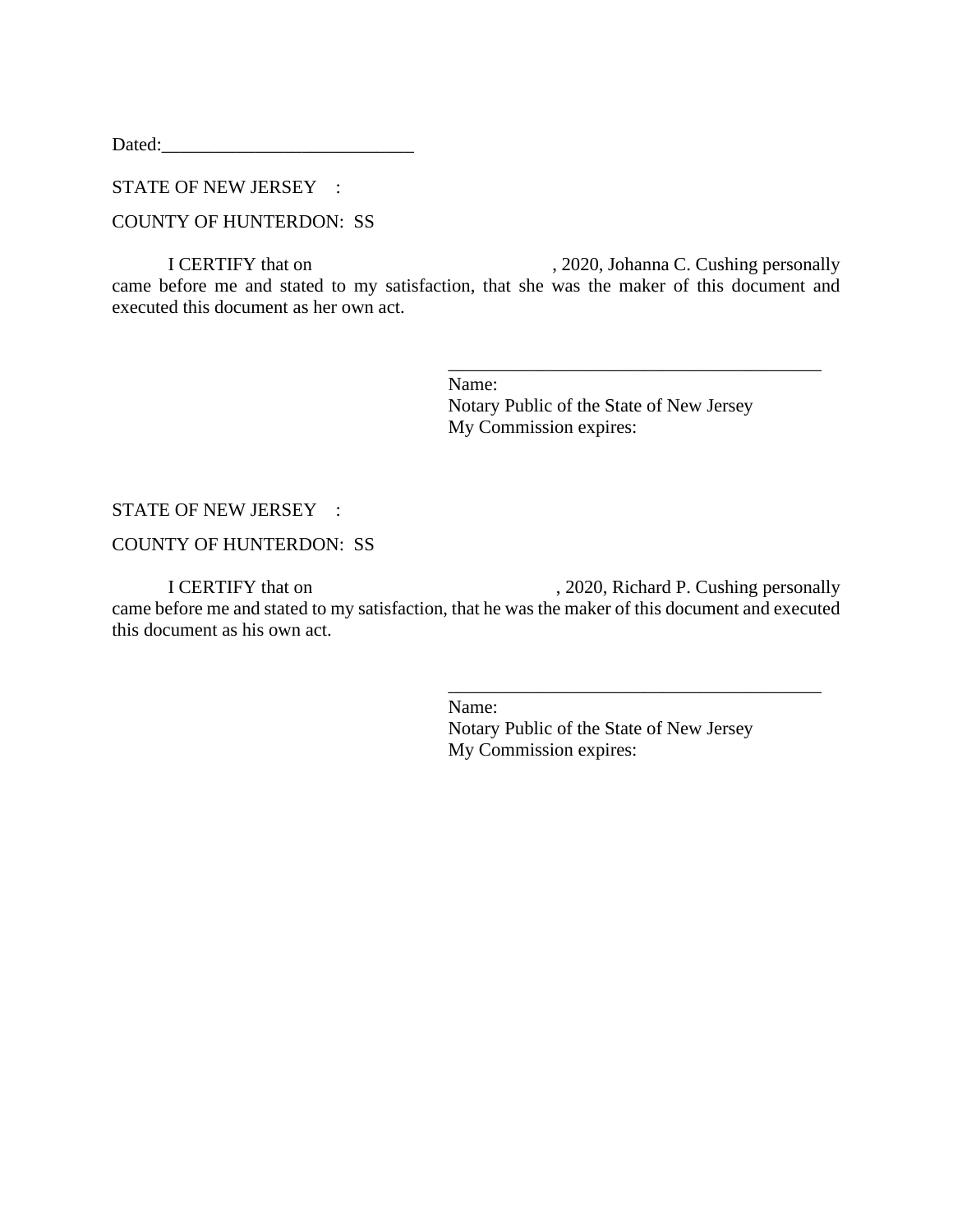## STATE OF NEW JERSEY :

## COUNTY OF HUNTERDON: SS

I Certify that on \_\_\_\_\_\_\_\_\_\_\_\_\_\_\_\_\_\_\_\_\_, 2020, \_\_\_\_\_\_\_\_\_\_\_\_\_\_\_\_\_\_\_\_\_\_\_\_, personally came before me and stated under oath to my satisfaction that:

a.  $\frac{1}{2}$  is the  $\frac{1}{2}$  of the City of Lambertville;

- b. that she is the attesting witness to the signing of this document by the proper corporate officer who is the Mayor of the City of Lambertville;
- c. this document was signed and delivered by the City of Lambertville as its voluntary act duly authorized by a proper resolution of its Mayor and Council;
- d. this person knows the proper seal of the corporation which was affixed to this document; and
- e. this person signed this proof to attest to the truth of these facts.

Attesting Witness

\_\_\_\_\_\_\_\_\_\_\_\_\_\_\_\_\_\_\_\_\_\_\_\_\_\_\_\_\_\_\_\_\_

Signed and sworn to before me this \_\_\_\_\_ day of \_\_\_\_\_\_\_\_\_\_\_, 2020.

Name: Notary Public of State of New Jersey My Commission Expires:

\_\_\_\_\_\_\_\_\_\_\_\_\_\_\_\_\_\_\_\_\_\_\_\_\_\_\_\_\_\_